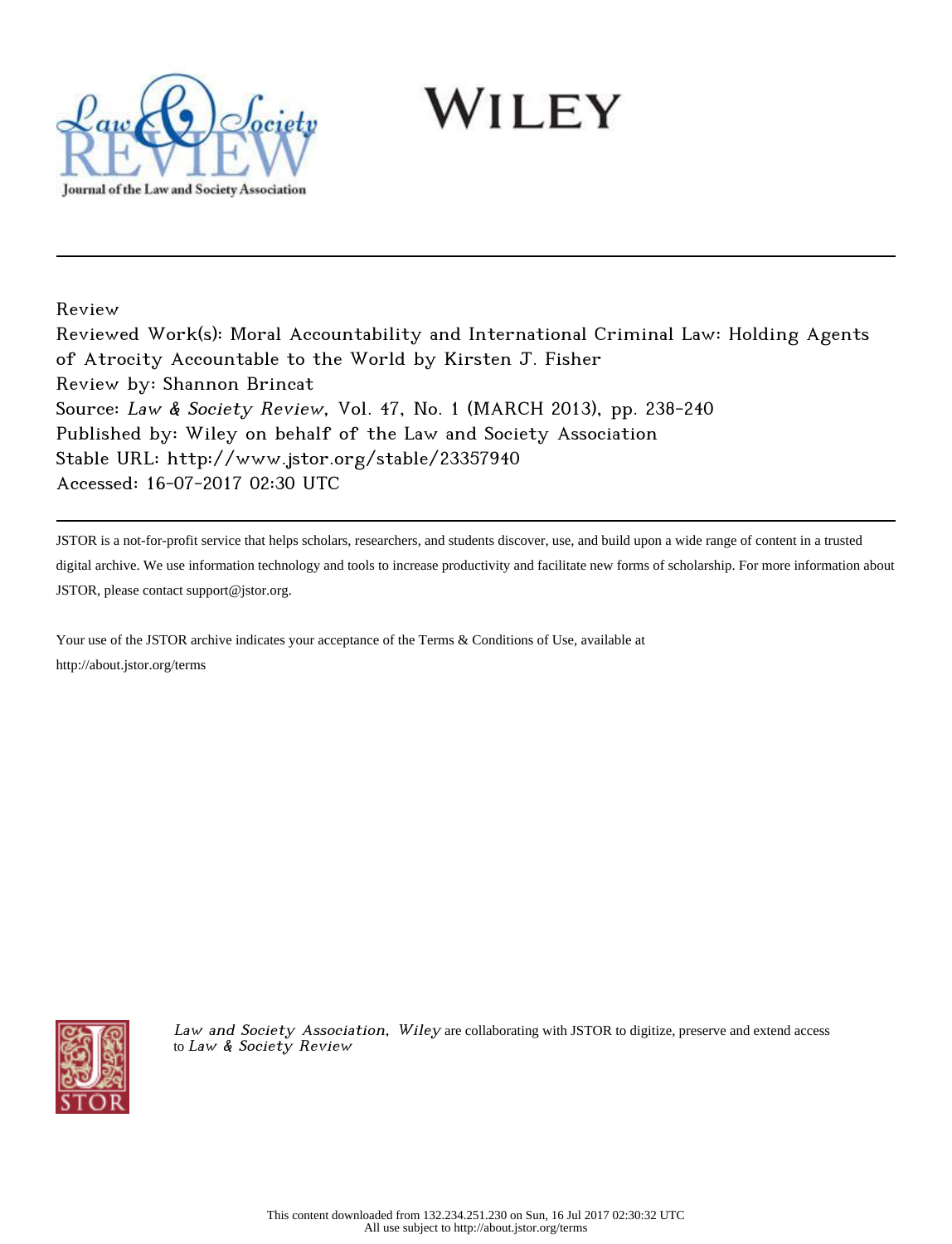practitioners, for two reasons. First, the instrumentalist and reformist ambition of development initiatives is only partly com patible with the descriptive and often conservatory attitude of pro ponents of legal pluralism. Even if development and pluralism know more of each other, they may therefore not lose their mutual suspicion. Second, legal pluralism, as a general theory, may be of only limited use to development agencies. They know about nor mative pluralism from their work, and whether these plural norms are law or not matters little to them. The book is most instructive where it goes beyond generalizations and presents concrete examples—and here, it turns out that the practitioners sometimes have more to teach than the scholars.

\* \* \*

## Moral Accountability and International Criminal Law: Holding Agents of Atrocity Accountable to the World. By Kirsten J. Fisher. London: Routledge, 2011. 224 pp. \$135.00 cloth.

 Reviewed by Shannon Brincat, School of Political Science and International Studies, University of Queensland

 This timely volume makes a significant contribution to exploring the normative dimensions of International Criminal Law (ICL), a subfield that has been underexplored and clearly outpaced by the quantity of works in (positive) ICL. Fisher makes a worthy entry into these debates, one free of legalistic jargon, and this book will serve as a foundational text in this subject-area for students in the years to come. The book makes a number of important contributions, including developing threshold criteria to define international crime and substantiating a framework of justice for international criminal prosecution and punishment based on retributive and expressive models.

 Fisher aims to examine "how responsible agents, individuals and the collectives they comprise, ought to be held accountable to the world for the commission of atrocity." The volume evaluates international prosecution as the "right" response to a range of international crimes, such as crimes against humanity, war crimes and genocide (p. 3). More specifically, the book attempts to define the proper domain of ICL and its ambit regarding international crime. To this end, Fisher constructs a useful typology of interna tional crimes and offers a normative engagement with the question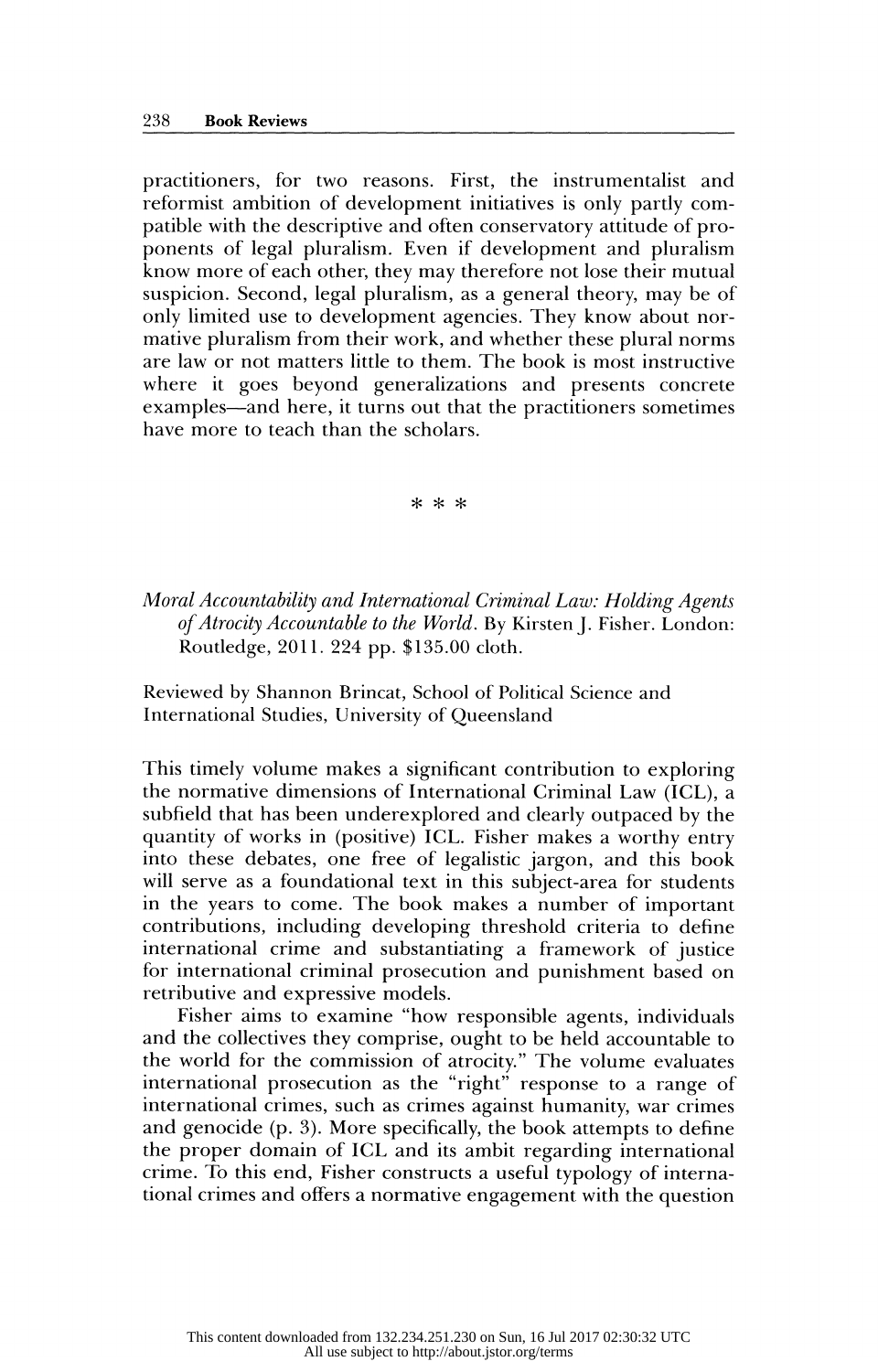of the need for international prosecution. Her argument is that ICL is normatively justified as a response to international crimes defined as those that assault basic human rights and which consti tute a travesty of political organization.

 For Fisher, to be identified as an international crime—and be considered devastating enough to require explicit condemnation by the international community—actions must meet a dual thresh old test, firstly regarding the type of human rights that are violated, and secondly, in terms of the manner in which those rights are violated (Chapter 1). Severity refers to the type of human rights violations, divided according to the categorization of the infringe ment and level of urgency. Fisher judges that it is the infringement of basic rights that meets the required level of severity—those rights that secure the (pre)conditions of all others such as physical security, bodily integrity and sustenance. These "physical security human rights" are distinguished from liberty human rights that Fisher argues only give rise to human rights violations rather than constituting international crime per se. The second threshold—the associative threshold—refers to how a physical security human right is violated in such a way that involves political organization. This associative threshold is met where criminal act/s attack our fundamental need to politically organize (pp. 23-25). This unique criterion captures not only direct attacks on forms of political orga nization but also those instances where political organizations operate contrary to their primary function as a protector or pro moter of the interests of its members. Fisher explores a number of acts against the severity and associative thresholds, including crimes against humanity, genocide, war crimes and crimes of aggression—all of which are shown to satisfy these two require ments and thereby justify condemnation and prosecution (Chapter 2). Of note is how Fisher also explores the crime of aggression and terrorism under ICL against these two criteria, finding that such acts can be seen to threaten the most basic security human rights and the natural inclination of humans to politically organize.

 After these largely definitional explorations, in later chapters Fisher turns to more vexing questions including individual and collective responsibility and punishment, retributive justice, and the question of the moral relativism of ICL, among other things. The key thread throughout these chapters is Fisher's justification of international criminal prosecution and punishment through what she calls a retributive-expressive theory, a hybrid of retributive justice that justifies itself on punishment, equity and fairness, and expressive theory that justifies punishment on its ability to commu nicate moral condemnation, to promote moral education and to strengthen public awareness, respect and understanding of the rule of law in international society.